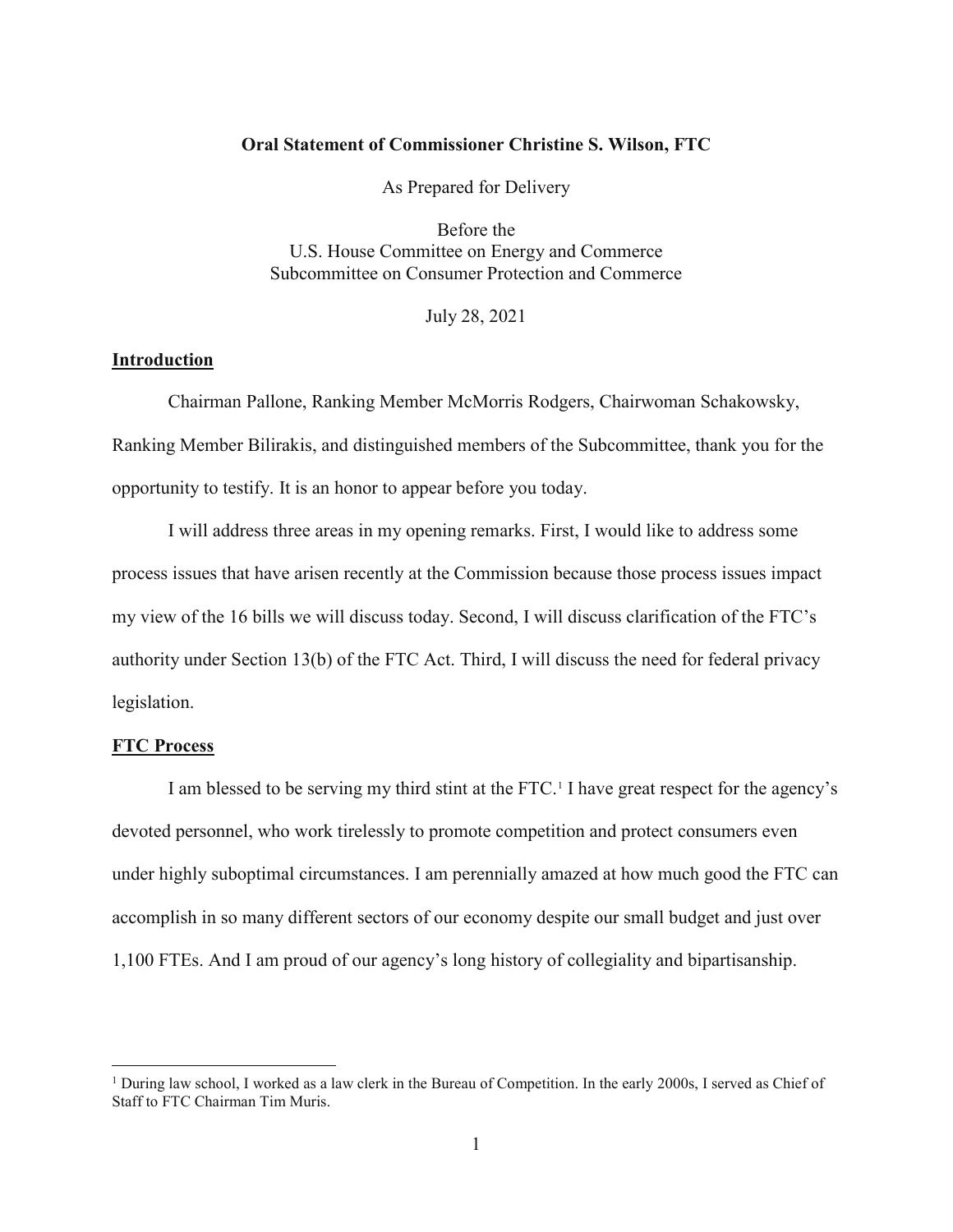I understand that elections have consequences. Substantively, President Biden and his appointees may choose to pursue competition and consumer protection policies that differ from those of their predecessors. But the *process* used to implement those policy changes matters. Congressman Frank Pallone stated in 2016 during a hearing on proposed FTC legislation: "I am a big proponent of regular order. To me that means engaging in real deliberation, not just having a 'check-the-box' hearing."[2](#page-1-0) I applaud Representative Pallone's observation and believe it applies equally to the smooth functioning of the FTC.

As a political appointee nominated by the White House and confirmed by the Senate, I am obligated to exercise due oversight of Commission business. Commission actions traditionally have been the product of robust dialogue and considerable analysis supported by thorough briefings and memoranda from our staff. Established procedures facilitate a flow of information among Commissioners and between Commissioners and our experienced staff; they permit us to engage transparently with each other and to listen carefully to stakeholders. When we adhere to these traditions and norms, I am able to fulfill my oversight function.

In recent weeks, though, these traditions and norms have been jettisoned. While time does not permit me to discuss events in detail, I have memorialized my concerns elsewhere<sup>[3](#page-1-1)</sup> and would be happy to answer questions. For purposes of these opening remarks, I will merely observe that practitioners, academics, and former enforcers across the political spectrum have

<span id="page-1-0"></span> <sup>2</sup> Frank Pallone, Jr., Ranking Member, H. Comm. on Energy and Com., Remarks before the H. Subcomm. on Com., Mfg., and Trade of the H. Comm. on Energy and Com. on Legislative Hearing on 17 FTC Bills (May 24, 2016), [https://energycommerce.house.gov/sites/democrats.energycommerce.house.gov/files/documents/FTC%2017%20Bill](https://energycommerce.house.gov/sites/democrats.energycommerce.house.gov/files/documents/FTC%2017%20Bills%20CMT%20Leg%20Hearing%205.24.16.pdf) [s%20CMT%20Leg%20Hearing%205.24.16.pdf.](https://energycommerce.house.gov/sites/democrats.energycommerce.house.gov/files/documents/FTC%2017%20Bills%20CMT%20Leg%20Hearing%205.24.16.pdf) 

<span id="page-1-1"></span><sup>3</sup> *See* Dissenting Statement of Commissioner Christine S. Wilson, Open Commission Meeting on July 1, 2021; [https://www.ftc.gov/system/files/documents/public\\_statements/1591554/p210100wilsoncommnmeetingdissent.pdf;](https://www.ftc.gov/system/files/documents/public_statements/1591554/p210100wilsoncommnmeetingdissent.pdf) Oral Remarks of Commissioner Christine S. Wilson, Open Commission Meeting on July 21, 2021; [https://www.ftc.gov/system/files/documents/public\\_statements/1592366/commissioner\\_christine\\_s\\_wilson\\_oral\\_re](https://www.ftc.gov/system/files/documents/public_statements/1592366/commissioner_christine_s_wilson_oral_remarks_at_open_comm_mtg_final.pdf) marks at open comm mtg final.pdf.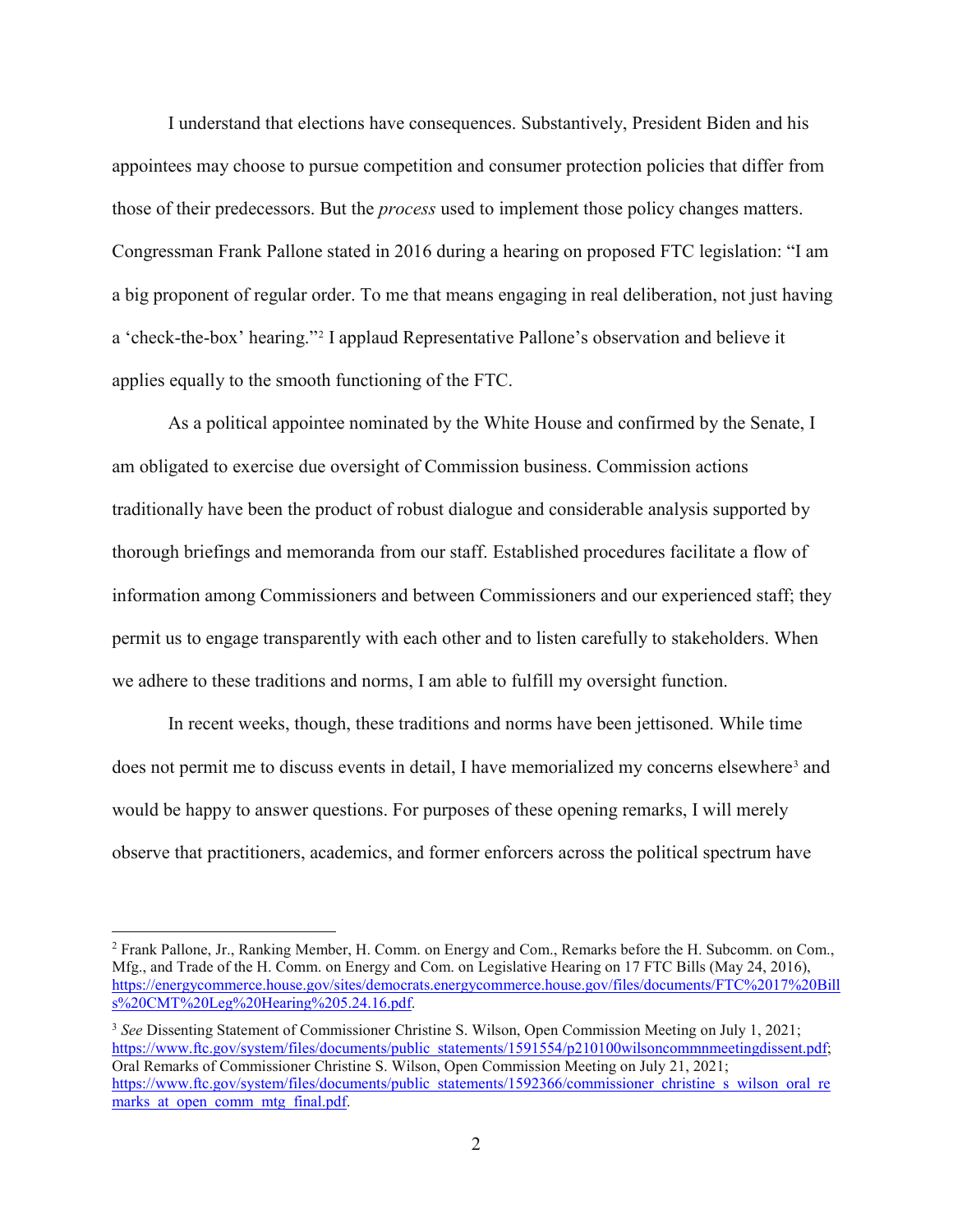expressed concern about the agency's abrupt departure from regular order and that I share these concerns.

The purpose of today's hearing is to discuss 16 pieces of proposed legislation. Some of the bills we will discuss today seek to impose additional procedural safeguards within, and Congressional oversight over, the Commission. Particularly given the recent shift away from regular order, I support the goals of those bills. Other bills seek to vest the FTC with significant additional authority. If we could ensure that the Commission's leadership – both now and in the future – would use this authority prudently, perhaps my view of those bills would be different. Given the FTC's conduct in the  $1970s$ ,<sup>[4](#page-2-0)</sup> though, I have long been concerned about the possibility of agency overreach; recent actions by Commission leadership<sup>[5](#page-2-1)</sup> have deepened those concerns. Consequently, I fear that some of the bills would give authority to the FTC that ultimately would

<span id="page-2-0"></span> 4 *See* Dissenting Statement of Commissioners Christine S. Wilson and Noah Joshua Phillips, Regarding the Commission Statement On the Adoption of Revised Section 18 Rulemaking Procedures (July 9, 2021), [https://www.ftc.gov/system/files/documents/public\\_statements/1591702/p210100\\_wilsonphillips\\_joint\\_statement\\_-](https://www.ftc.gov/system/files/documents/public_statements/1591702/p210100_wilsonphillips_joint_statement_-_rules_of_practice.pdf)

[\\_rules\\_of\\_practice.pdf;](https://www.ftc.gov/system/files/documents/public_statements/1591702/p210100_wilsonphillips_joint_statement_-_rules_of_practice.pdf) Dissenting Statement of Commissioner Christine S. Wilson, Open Commission Meeting on July 1, 2021;

[https://www.ftc.gov/system/files/documents/public\\_statements/1591554/p210100wilsoncommnmeetingdissent.pdf.](https://www.ftc.gov/system/files/documents/public_statements/1591554/p210100wilsoncommnmeetingdissent.pdf)

<span id="page-2-1"></span><sup>5</sup> *See* Dissenting Statement of Commissioners Noah Joshua Phillips and Christine S. Wilson on the "Statement of the Commission on the Withdrawal of the Statement of Enforcement Principles Regarding 'Unfair Methods of Competition' Under Section 5 of the FTC Act" (July 9, 2021),

[https://www.ftc.gov/system/files/documents/public\\_statements/1591554/p210100wilsoncommnmeetingdissent.pdf](https://www.ftc.gov/system/files/documents/public_statements/1591554/p210100wilsoncommnmeetingdissent.pdf) (with little notice to minority Commissioners and no opportunity for public notice and comment, the majority rescinded the Statement of Enforcement Principles Regarding 'Unfair Methods of Competition' Under Section 5 of the FTC Act (2015)); Oral Remarks of Commissioner Christine S. Wilson, Open Commission Meeting on July 21, 2021,

[https://www.ftc.gov/system/files/documents/public\\_statements/1592366/commissioner\\_christine\\_s\\_wilson\\_oral\\_re](https://www.ftc.gov/system/files/documents/public_statements/1592366/commissioner_christine_s_wilson_oral_remarks_at_open_comm_mtg_final.pdf) marks at open comm mtg final.pdf (with little notice to minority Commissioners and no opportunity for public notice and comment, the majority rescinded the 1995 Policy Statement on Prior Approval and Prior Notice Provisions in Merger Cases); Dissenting Statement of Commissioners Christine S. Wilson and Noah Joshua Phillips Regarding the Commission Statement On the Adoption of Revised Section 18 Rulemaking Procedures (July 9, 2021),

[https://www.ftc.gov/system/files/documents/public\\_statements/1591702/p210100\\_wilsonphillips\\_joint\\_statement\\_](https://www.ftc.gov/system/files/documents/public_statements/1591702/p210100_wilsonphillips_joint_statement_-_rules_of_practice.pdf) rules of practice.pdf (with no opportunity for public notice and comment, the majority revised agency Rules of Practice so as to eliminate the objective management of, and opportunities for public participation during, Section 18 rulemaking processes). These sweeping policy changes have removed important guardrails for the agency.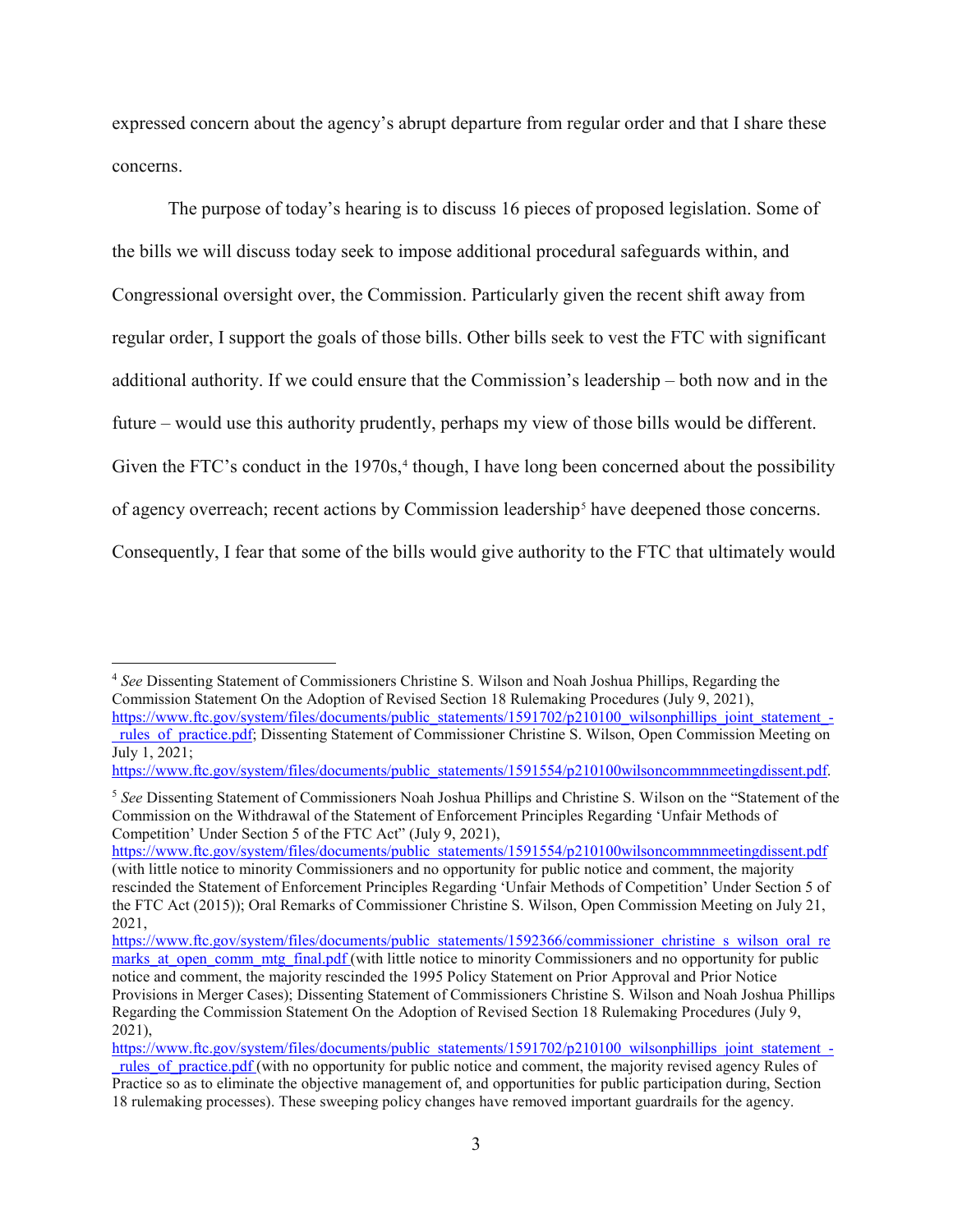result in stifled competition and innovation to the detriment of American consumers, U.S. industries, and our economy.

# **Section 13(b) of the FTC Act**

The second topic I would like to address concerns Section 13(b). As this Committee is aware, the Supreme Court decision in *AMG*[6](#page-3-0) held that Section 13(b) does not permit the FTC to obtain equitable monetary relief in federal district court. I appreciate the leadership this Committee has demonstrated and the attention it has devoted to this issue in the wake of that decision.

To be clear, I support the Commission's ability to seek equitable monetary relief in appropriate cases and to challenge conduct that wrongdoers have halted.[7](#page-3-1) At the same time, though, I am mindful of concerns that stakeholders have expressed regarding the application of Section 13(b) in certain scenarios. Some are concerned about the absence of a statute of limitations; I support including one in legislative revisions to 13(b). Others are concerned about the unbounded use of 13(b) to achieve disgorgement in antitrust cases. I believe that guiding principles on when the FTC will seek disgorgement, perhaps as detailed in the FTC's nowrescinded 2003 Policy Statement on Monetary Equitable Remedies in Competition Cases, would provide appropriate guardrails. And yet others have expressed concern about the application of Section 13(b) in consumer protection cases that involve not fraud, but legitimate companies selling legitimate products, albeit with deceptive claims. Congress could set forth a framework in 13(b) under which courts must evaluate the value consumers may have retained from the product

<span id="page-3-0"></span> <sup>6</sup> AMG Cap. Mgmt., LLC v. FTC, 141 S. Ct. 1341 (2021).

<span id="page-3-1"></span><sup>7</sup> Letter from Joe Simons, Chairman, Fed. Trade Comm'n et al., to Frank Pallone, Jr., Chairman, H. Comm. on Energy and Com., et al. (Oct. 22, 2020), [https://www.adlawaccess.com/wp](https://www.adlawaccess.com/wp-content/uploads/sites/793/2020/10/2020.10.22-FTC-Letter-Section-13b-of-the-FTC-Act.pdf)[content/uploads/sites/793/2020/10/2020.10.22-FTC-Letter-Section-13b-of-the-FTC-Act.pdf.](https://www.adlawaccess.com/wp-content/uploads/sites/793/2020/10/2020.10.22-FTC-Letter-Section-13b-of-the-FTC-Act.pdf)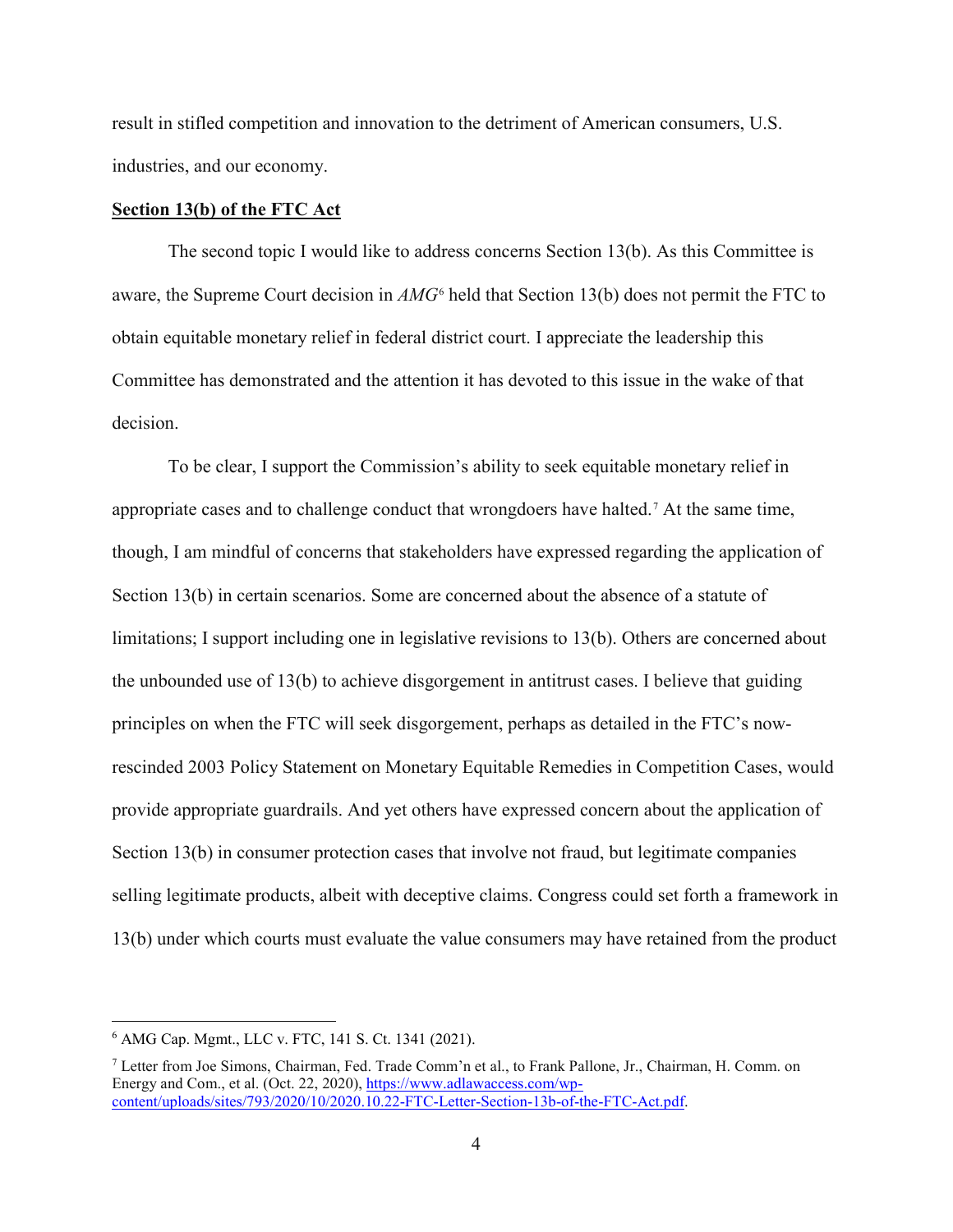or service despite the deception. This approach has support in the case law<sup>[8](#page-4-0)</sup> and could assuage those concerns.

The bottom line is that the legitimate concerns of stakeholders can be addressed while also restoring the ability of the FTC to use Section 13(b) to pursue wrongdoers.

#### **Privacy Legislation**

The third topic I would like to cover is federal privacy legislation. As members of this Committee know, FTC Commissioners, on a bipartisan basis, have urged Congress to pass federal privacy legislation for years.

Businesses need clarity and certainty regarding the rules of the road in this important area. Privacy statutes in California, Virginia, and Colorado, compounded by initiatives in other states and varying regimes in other countries, have created confusion and uncertainty in the business community. Even more importantly, consumers need clarity regarding how their data is collected, used, shared, and monetized. Without this transparency, consumers cannot make informed choices about the costs and benefits of using various websites, apps, and devices. Unfortunately, the pandemic has exacerbated concerns regarding data collection and usage as millions of people moved online for work and school and apps were deployed for contact tracing

<span id="page-4-0"></span> <sup>8</sup> *See, e.g.,* FTC v. Com. Planet, Inc., 878 F. Supp. 1048 (C.D. Cal. 2012), *aff'd,* 815 F.3d 593, 603 (9thCir. 2016) (affirming the district court decision that "relied on the testimony in question to *reduce* the award from \$36.4 million to \$18.2 million"); FTC v. Lane Labs-USA, Inc., 2014 WL 268642, \*2 (D.N.J. 2014) (explaining that the court has discretion in determining how to compensate consumers for the violations, was not constrained to total revenues, and could consider an award of the premium Defendants charged for the product over comparable products during the relevant period as well as Defendants' profits traced to only the offending advertisements); FTC v. Bronson Partners, LLC, 674 F. Supp. 2d 373, 384 (D. Conn. 2009) (explaining that "[t]he formula for calculating redress for consumer injury is straightforward: (1) calculate the gross receipts received from all consumers subjected to the contumacious acts of the defendants, (2) offset gross receipts to the extent the defendants prove that consumers either received refunds or were satisfied with their purchases, [and] (3) order the liable defendants to pay the resulting amount. . . .") (citation omitted); FTC v. Kuykendall, 371 F.3d 745, 766 (10<sup>th</sup> Cir 2004) (describing the calculation of consumer loss and explaining that "defendants might be able to show that some customers received full refunds of their payments or that others were wholly satisfied with their purchases and thus suffered no damages.").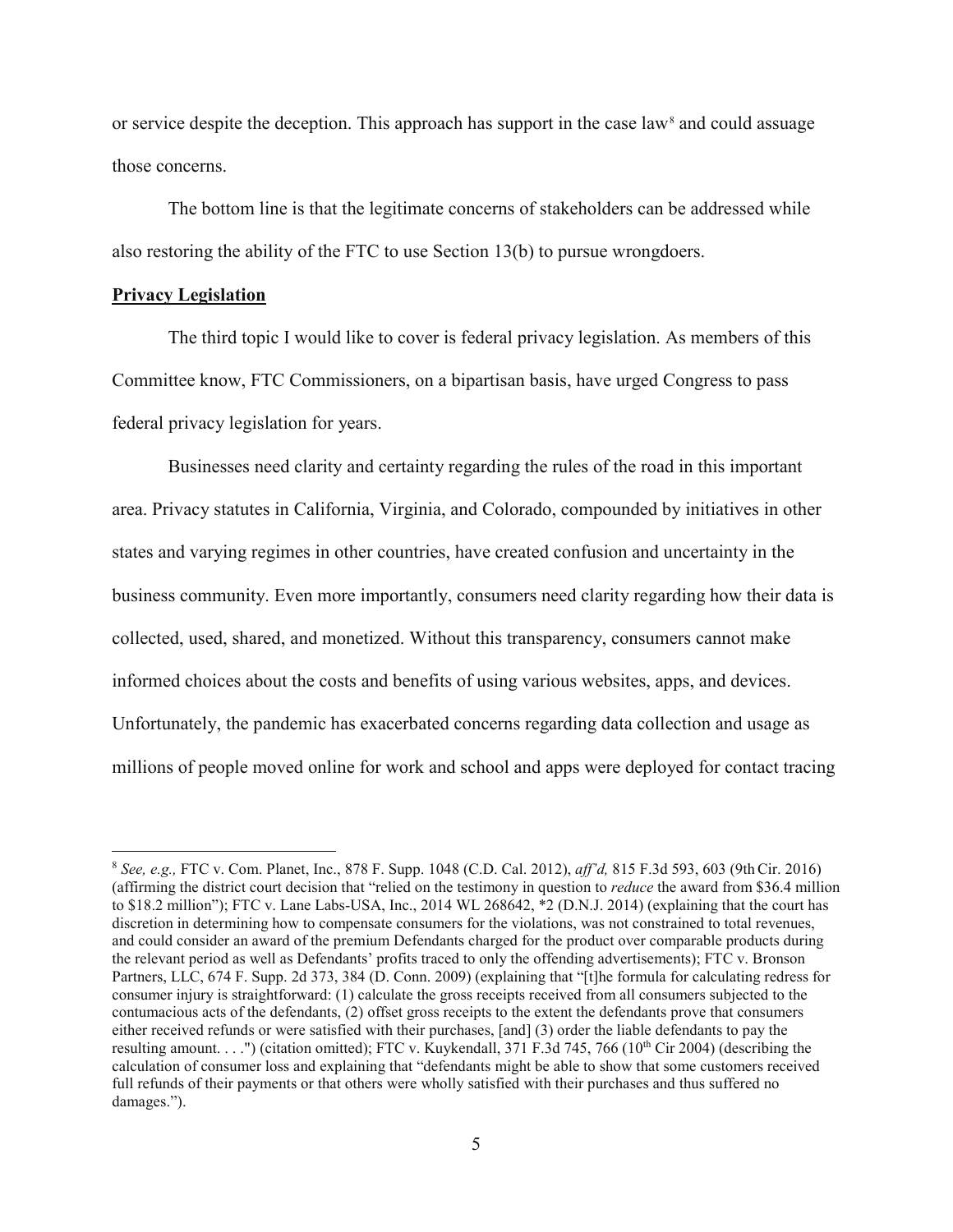and other health-related purposes.<sup>[9](#page-5-0)</sup> Notably, concerns are not limited to commercial data collection and use; the ability of the government to access or purchase commercial data creates serious implications for our civil liberties and our protections under the Fourth Amendment – concerns that have also intensified during the last 18 months.[10](#page-5-1)

The first and best option would be for Congress to enact privacy legislation. Congress is comprised of elected representatives empowered to represent the will of the American people. Consequently, it is this body that is uniquely situated to make the important value judgments inherent in privacy legislation. And the FTC stands ready to assist with the implementation of that legislation – ideally through narrowly tailored rulemaking processes and vigorous enforcement of that new authority.

Critics have lambasted the FTC for not doing enough to protect consumer privacy. But as other Commissioners and I repeatedly have noted, our jurisdiction and tools are limited.[11](#page-5-2) President Biden, in his recent executive order,<sup>[12](#page-5-3)</sup> asked that the FTC consider a privacy rulemaking. Rulemaking under Section 18 of the FTC Act – known colloquially as Magnuson-

<span id="page-5-0"></span> <sup>9</sup> For a longer discussion of these issues, see, Christine Wilson, *Covid-19 Underscores Need for Comprehensive Privacy Legislation*, MLEX (May 18, 2020),

https://www.ftc.gov/system/files/documents/public\_statements/1576490/wilson - mlex\_op-ed\_5-18-20.pdf; Christine Wilson, *Coronavirus Demands a Privacy Law*, WALL ST. J. (May 13, 2020),

[https://www.wsj.com/articles/congress-needs-to-pass-a-coronavirus-privacy-law-11589410686;](https://www.wsj.com/articles/congress-needs-to-pass-a-coronavirus-privacy-law-11589410686) Christine S. Wilson, Comm'r, Fed. Trade Comm'n, Keynote Remarks at Privacy + Security Academy: Privacy and Public/Private Partnerships in a Pandemic (May 7, 2020),

[https://www.ftc.gov/system/files/documents/public\\_statements/1574938/wilson\\_](https://www.ftc.gov/system/files/documents/public_statements/1574938/wilson_-_remarks_at_privacy_security_academy_5-7-20.pdf) remarks at privacy security academy 5-7-20.pdf.

<span id="page-5-1"></span><sup>&</sup>lt;sup>10</sup> Letter from Christine S. Wilson, Comm'r, Fed. Trade Comm'n to Senator Ron Wyden on the Fourth Amendment is Not For Sale Act (May 21, 2021),

https://www.ftc.gov/system/files/documents/public\_statements/1590440/wilson-fourth-amendment-wyden.pdf.

<span id="page-5-2"></span><sup>&</sup>lt;sup>11</sup> Christine S. Wilson, Commissioner, Fed. Trade Comm'n, Prepared Remarks of Commissioner Christine S. Wilson, Facebook., Inc. Press Event (July 24, 2019), https://www.ftc.gov/system/files/documents/public\_statements/1537163/wilson prepared remarks at ftc facebook press conference 7-24-19 0.pdf

<span id="page-5-3"></span><sup>12</sup> *See* Exec. Order No. 14036, 86 Fed. Reg. 36987 (July 14, 2021), [https://www.govinfo.gov/content/pkg/FR-2021-](https://www.govinfo.gov/content/pkg/FR-2021-07-14/pdf/2021-15069.pdf) [07-14/pdf/2021-15069.pdf.](https://www.govinfo.gov/content/pkg/FR-2021-07-14/pdf/2021-15069.pdf)